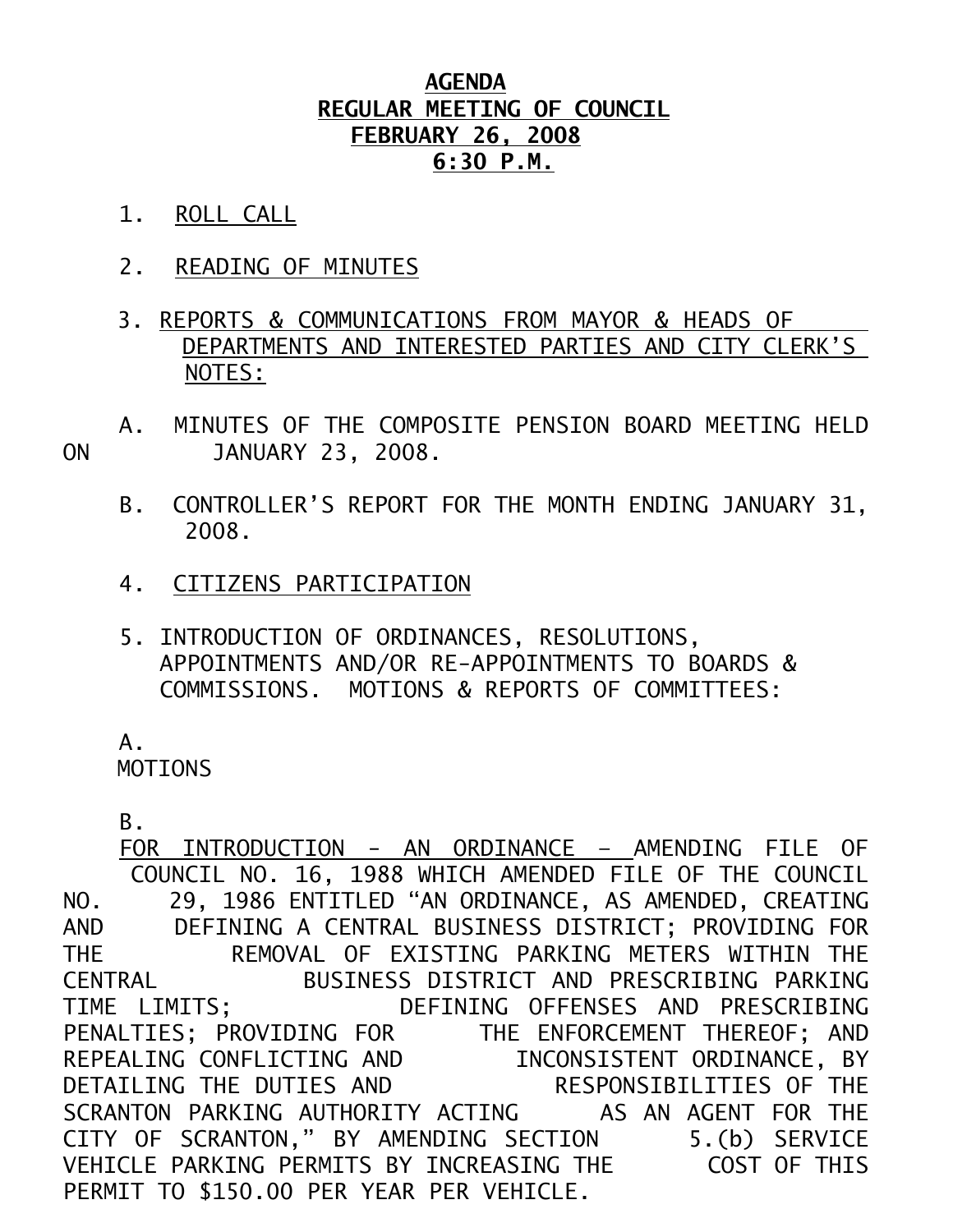5

 $\mathcal{C}$ .

 FOR INTRODUCTION – A RESOLUTION – APPOINTMENT OF BERNARD GARVEY, 601 MERIDIAN AVENUE, SCRANTON, PENNSYLVANIA, 18504, AS A MEMBER OF THE FIRE PENSION COMMISSION, EFFECTIVE DECEMBER 18, 2007. MR. GARVEY WILL BE REPRESENTING THE RETIRED FIREFIGHTERS ON THE COMMISSION AND HIS FIVE YEAR TERM WILL EXPIRE ON DECEMBER 18, 2012.

D.

 FOR INTRODUCTION – A RESOLUTION – APPOINTMENT OF JOHN SYDLOWSKI, 624 WINTERMANTLE AVENUE, SCRANTON, PENNSYLVANIA, 18505, AS A MEMBER OF THE FIRE PENSION COMMISSION, EFFECTIVE DECEMBER 18, 2007. MR. SYDLOWSKI WILL BE REPRESENTING THE RETIRED FIREFIGHTERS ON THE COMMISSION AND HIS FIVE YEAR TERM WILL EXPIRE ON DECEMBER 18, 2012.

## 6. CONSIDERATION OF ORDINANCES – READING BY TITLE

A.

 READING BY TITLE – FILE OF COUNCIL NO. 14, 2008 – AN ORDINANCE - AMENDING FILE OF COUNCIL NO. 49, 2006 (AS AMENDED) ENTITLED, "AN ORDINANCE AUTHORIZING THE MAYOR AND OTHER APPROPRIATE OFFICIALS OF THE CITY OF SCRANTON TO TAKE ALL NECESSARY ACTIONS TO IMPLEMENT THE CONSOLIDATED SUBMISSION FOR COMMUNITY PLANNING AND DEVELOPMENT PROGRAMS (AS AMENDED) TO BE FUNDED UNDER THE COMMUNITY DEVELOPMENT BLOCK GRANT (CDBG) PROGRAM, HOME INVESTMENT PARTNERSHIP (HOME) PROGRAM AND EMERGENCY SHELTER GRANT (ESG) PROGRAM", BY DELETING CERTAIN PROJECTS AND ADDING A NEW PROJECT.

## 7. FINAL READING OF RESOLUTIONS AND ORDINANCES – CONSIDERATION FOR ADOPTION:

A.

FOR CONSIDERATION BY THE COMMITTEE ON RULES – FOR ADOPTION – FILE OF COUNCIL NO. 1, 2008 - VACATING ANY AND ALL RIGHT, TITLE AND INTEREST OF THE CITY OF SCRANTON IN THE RIGHT-OF-WAY KNOWN AS SMALLACOMBE DRIVE AS MORE PARTICULARLY DESCRIBED ON THE MAP ATTACHED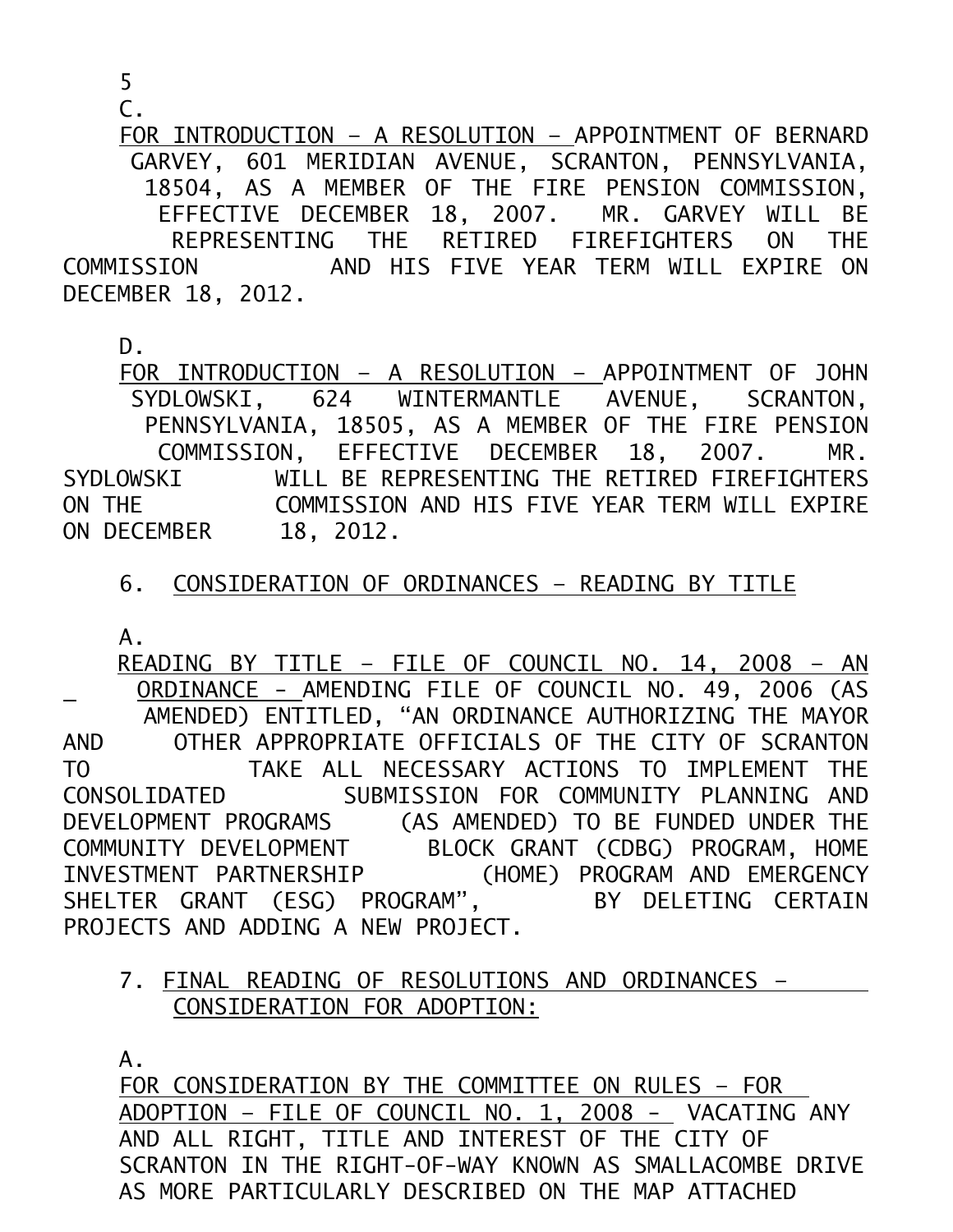7

B.

 FOR CONSIDERATION BY THE COMMITTEE ON RULES – FOR ADOPTION – RESOLUTION NO. 12, 2008 – AUTHORIZING THE MAYOR AND OTHER APPROPRIATE CITY OFFICIALS TO EXECUTE AND ENTER INTO AN AGREEMENT WITH THE COMMONWEALTH OF PENNSYLVANIA, DEPARTMENT OF ENVIRONMENTAL PROTECTION ("DEP") TO ACCEPT THE ACT 101, SECTION 902 RECYCLING DEVELOPMENT AND IMPLEMENTATION GRANT IN THE AMOUNT OF \$69,250.00.

C.

 FOR CONSIDERATION BY THE COMMITTEE ON COMMUNITY DEVELOPMENT – FOR ADOPTION – RESOLUTION NO. 13, 2008 - AUTHORIZING THE MAYOR AND OTHER APPROPRIATE CITY OFFICIALS TO EXECUTE AND APPLY FOR A GRANT THROUGH THE COMMONWEALTH OF PENNSYLVANIA, DEPARTMENT OF COMMUNITY AND<br>ECONOMIC DEVELOPMENT (DCED) FOR A GROWING GREENER II ECONOMIC DEVELOPMENT (DCED) FOR A GROWING GREENER II MAIN STREET AND DOWNTOWN REDEVELOPMENT GRANT IN THE AMOUNT OF \$1,000,000.00. IF SUCCESSFUL, COORDINATING THE USE OF THE GRANT FUNDS WILL BE WITH THE SCRANTON PARKING AUTHORITY FOR THE PROJECT TO BE NAMED AS "WASHINGTON SPRUCE PARKING FACILITY".

D.

 FOR CONSIDERATION BY THE COMMITTEE ON COMMUNITY DEVELOPMENT – FOR ADOPTION – RESOLUTION NO. 14, 2008 – AUTHORIZING THE MAYOR AND OTHER APPROPRIATE CITY OFFICIALS FOR THE CITY OF SCRANTON TO ENTER INTO A LOAN AGREEMENT AND MAKE A LOAN FROM THE HOME INVESTMENT PARTNERSHIP PROGRAM IN AN AMOUNT NOT TO EXCEED \$400,000.00 TO GREATVIEW DEVELOPMENT LIMITED PARTNERSHIP TO ASSIST AN ELIGIBLE PROJECT.

 E. FOR CONSIDERATION BY THE COMMITTEE ON COMMUNITY DEVELOPMENT – FOR ADOPTION – RESOLUTION NO. 15, 2008 – AUTHORIZING THE MAYOR AND OTHER APPROPRIATE CITY OFFICIALS FOR THE CITY OF SCRANTON TO ENTER INTO A GRANT AGREEMENT AND MAKE A GRANT FROM THE HOME INVESTMENT PARTNERSHIP M PROGRAM IN AN AMOUNT NOT TO EXCEED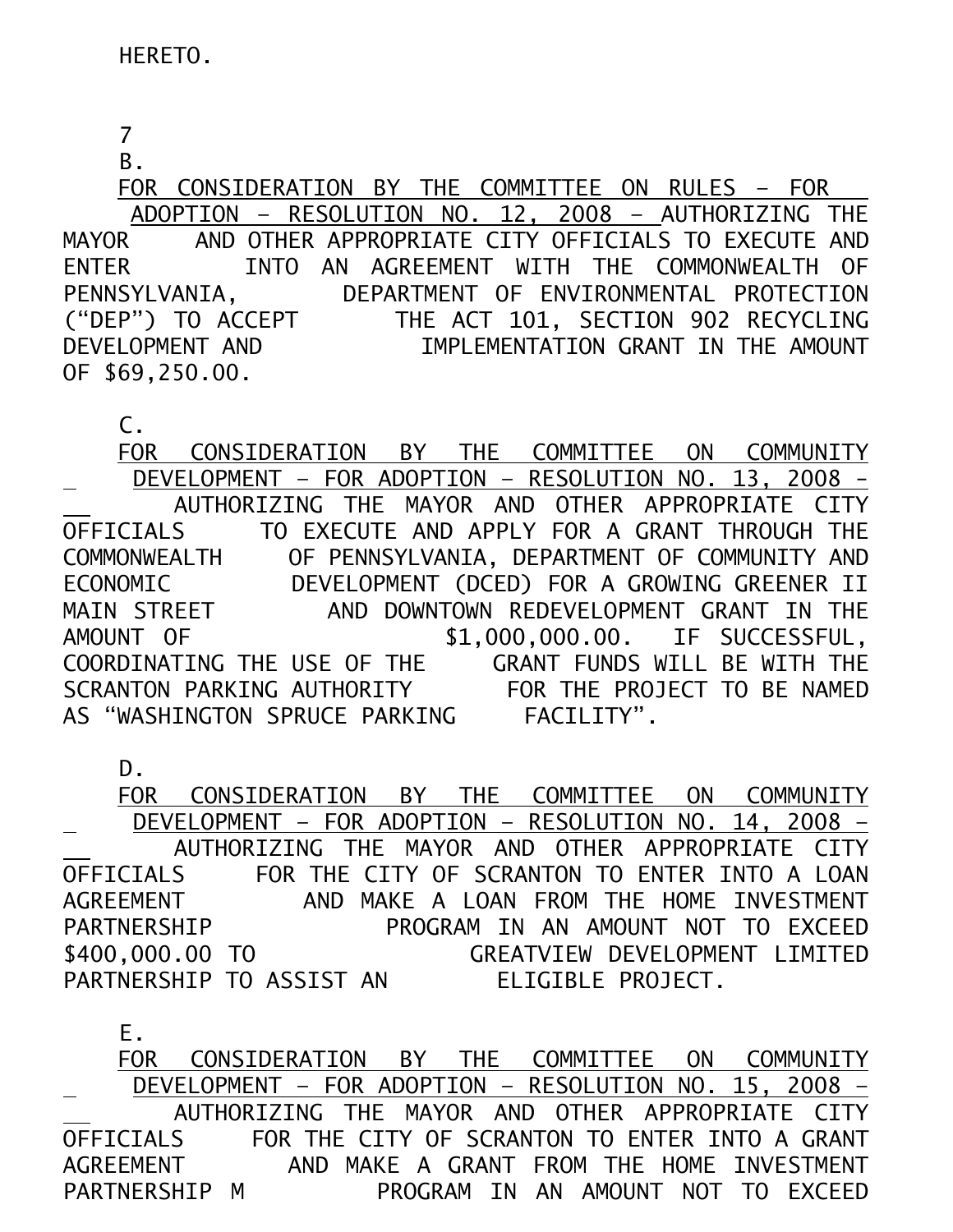\$150,000.00 TO NATIONAL HOUSING TRUST-ENTERPRISE PRESERVATION CORPORATION TO PROJECT.

## 7

F.

 FOR CONSIDERATION BY THE COMMITTEE ON RULES – FOR ADOPTION – RESOLUTION NO. 16, 2008 – APPROVING THE TERMS AND CONDITIONS OF THE CONTRACT BETWEEN THE CITY OF SCRANTON'S OFFICE OF ECONOMIC AND COMMUNITY DEVELOPMENT AND THE PALUMBO GROUP, A PLANNING AND DESIGN FIRM, AND AUTHORIZING THE MAYOR AND OTHER APPROPRIATE CITY OFFICIALS TO EXECUTE AND ENTER INTO THE CONTRACT TO RETAIN THE PALUMBO GROUP TO DO A STUDY TO INCLUDE HISTORIC PRESERVATION, ENVIRONMENTAL REVIEWS AND DESIGN FOR THE CEDAR AVENUE REVITALIZATION AREA OF SOUTH SCRANTON. TOTAL COST NOT TO EXCEED \$90,000.00

G.

 FOR CONSIDERATION BY THE COMMITTEE ON COMMUNITY DEVELOPMENT – FOR ADOPTION – RESOLUTION NO. 17, 2008 - ACCEPTING THE RECOMMENDATION OF THE HISTORICAL ARCHITECTURE REVIEW BOARD ("HARB") AND APPROVING THE CERTIFICATE OF APPROPRIATENESS FOR HIGHLAND ASSOCIATES, LTD, 102 HIGHLAND AVENUE, CLARKS SUMMIT FOR REPAIR OF THE EXISTING CLOCK AND NEW REAR ENTRANCE AT GOODWILL NORTH, NORTH MAIN AVENUE AND THEODORE STREET.

8. ADJOURNMENT:

 KAY GARVEY CITY CLERK SCRANTON, PENNSYLVANIA